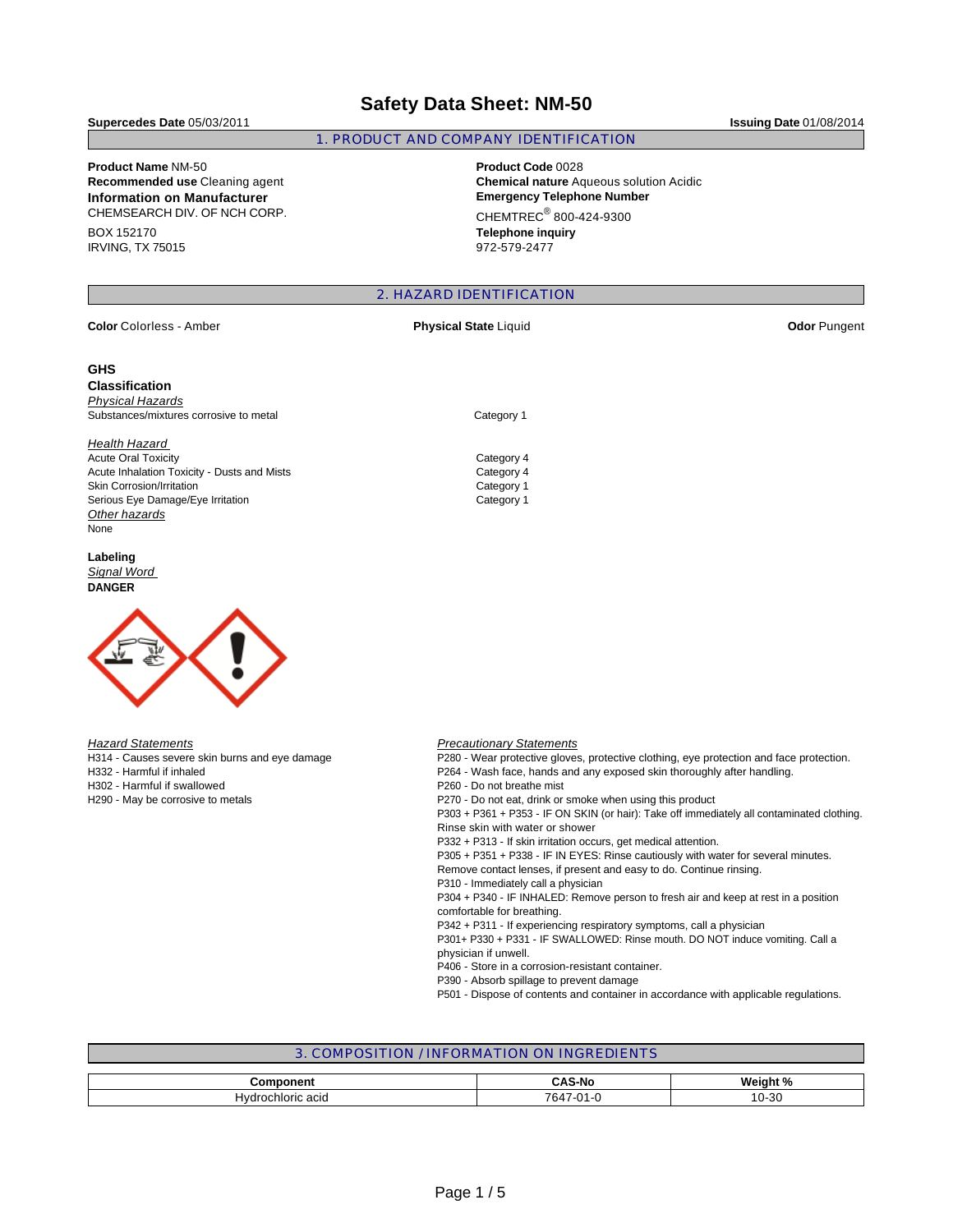$\overline{\phantom{a}}$ 

÷.

| 4. FIRST AID MEASURES |                                                                                                                                                                                |  |  |  |
|-----------------------|--------------------------------------------------------------------------------------------------------------------------------------------------------------------------------|--|--|--|
| General advice        | Do not get in eyes, on skin or on clothing. Do not breathe mist.                                                                                                               |  |  |  |
| <b>Eye Contact</b>    | Immediately flush with plenty of water. After initial flushing, remove any contact lenses and continue<br>flushing for at least 15 minutes. Get medical attention immediately. |  |  |  |
| <b>Skin Contact</b>   | Remove immediately all contaminated clothing. Wash off immediately with plenty of water for at least<br>15 minutes. Get medical attention immediately.                         |  |  |  |
| <b>Inhalation</b>     | Move to fresh air. In case of shortness of breath, give oxygen. If not breathing, give artificial<br>respiration. Get medical attention immediately.                           |  |  |  |
| Ingestion             | Drink 1 or 2 glasses of water. Do NOT induce vomiting. Get medical attention immediately. Never<br>give anything by mouth to an unconscious person.                            |  |  |  |
| Notes to physician    | The product causes burns of eyes, skin and mucous membranes. Control of circulatory system,<br>shock therapy if needed.                                                        |  |  |  |

| 5. FIRE-FIGHTING MEASURES                                   |                                                              |                                                                                                |                                                                                       |                           |                                                                                                                                                         |  |
|-------------------------------------------------------------|--------------------------------------------------------------|------------------------------------------------------------------------------------------------|---------------------------------------------------------------------------------------|---------------------------|---------------------------------------------------------------------------------------------------------------------------------------------------------|--|
| <b>Flash Point</b><br><b>Suitable Extinguishing Media</b>   | Does not flash                                               | Flammability Limits in Air % Hydrogen, by reaction with metals.                                | Method<br>Upper 75                                                                    | Not applicable<br>Lower 4 |                                                                                                                                                         |  |
| surrounding environment.                                    |                                                              |                                                                                                |                                                                                       |                           | Foam. Carbon dioxide (CO2). Dry chemical. Water spray. Use extinguishing measures that are appropriate to local circumstances and the                   |  |
|                                                             | Specific hazards arising from the chemical                   |                                                                                                |                                                                                       |                           |                                                                                                                                                         |  |
|                                                             | <b>Protective Equipment and Precautions for Firefighters</b> | Material can create slippery conditions. Contact with metals liberates flammable hydrogen gas. |                                                                                       |                           |                                                                                                                                                         |  |
| <b>NFPA</b>                                                 | Health <sub>3</sub>                                          |                                                                                                | <b>Flammability 1</b>                                                                 |                           | As in any fire, wear self-contained breathing apparatus pressure-demand, MSHA/NIOSH (approved or equivalent) and full protective gear.<br>Instability 0 |  |
| <b>HMIS</b>                                                 | Health <sub>3</sub>                                          |                                                                                                | <b>Flammability 1</b>                                                                 |                           | Instability 0                                                                                                                                           |  |
|                                                             |                                                              |                                                                                                | <b>6. ACCIDENTAL RELEASE MEASURES</b>                                                 |                           |                                                                                                                                                         |  |
| <b>Personal Precautions</b>                                 |                                                              | create slippery conditions.                                                                    |                                                                                       |                           | Use personal protective equipment. Prevent further leakage or spillage if safe to do so. Material can                                                   |  |
| <b>Environmental Precautions</b>                            |                                                              |                                                                                                | Do not flush into surface water or sanitary sewer system.                             |                           |                                                                                                                                                         |  |
| <b>Methods for Containment</b>                              |                                                              | regulations (see section 13).                                                                  | Contain spillage, soak up with non-combustible absorbent material, (e.g. sand, earth, |                           | diatomaceous earth, vermiculite) and transfer to a container for disposal according to local / national                                                 |  |
| <b>Methods for Cleaning Up</b><br><b>Neutralizing Agent</b> |                                                              |                                                                                                | Neutralize with lime milk or soda and flush with plenty of water.                     |                           | Soak up with inert absorbent material (e.g. sand, silica gel, acid binder, universal binder, sawdust)                                                   |  |
|                                                             |                                                              |                                                                                                |                                                                                       |                           |                                                                                                                                                         |  |
|                                                             |                                                              |                                                                                                | 7. HANDLING AND STORAGE                                                               |                           |                                                                                                                                                         |  |
| Handling                                                    |                                                              |                                                                                                | Do not get in eyes, on skin or on clothing. Do not breathe mist.                      |                           |                                                                                                                                                         |  |
| <b>Storage</b>                                              |                                                              |                                                                                                |                                                                                       |                           | Store in original container. Keep containers tightly closed in a dry, cool and well-ventilated place.                                                   |  |
|                                                             |                                                              | using.                                                                                         |                                                                                       |                           | Freezing will affect the physical condition but will not damage the material. Thaw and mix before                                                       |  |
| <b>Storage Temperature</b>                                  |                                                              | <b>Minimum</b>                                                                                 | 35 °F / 2 °C                                                                          | <b>Maximum</b>            | 120 °F / 49 °C                                                                                                                                          |  |
| <b>Storage Conditions</b>                                   |                                                              | X<br><b>Indoor</b>                                                                             | Outdoor                                                                               | Heated                    | Refrigerated                                                                                                                                            |  |

## 8. EXPOSURE CONTROLS / PERSONAL PROTECTION

| <b>Exposure Guidelines</b>            |                                                                                                                                                                                    |                              |                                                                                                     |  |  |
|---------------------------------------|------------------------------------------------------------------------------------------------------------------------------------------------------------------------------------|------------------------------|-----------------------------------------------------------------------------------------------------|--|--|
| Component                             | <b>ACGIH TLV</b>                                                                                                                                                                   | <b>OSHA PEL</b>              | <b>NIOSH</b>                                                                                        |  |  |
| Hydrochloric acid                     | Ceiling: 2 ppm                                                                                                                                                                     | Ceiling: 5 ppm               | IDLH: 50 ppm                                                                                        |  |  |
|                                       |                                                                                                                                                                                    | Ceiling: 7 mg/m <sup>3</sup> | Ceiling: 5 ppm                                                                                      |  |  |
|                                       |                                                                                                                                                                                    |                              | Ceiling: 7 mg/m <sup>3</sup>                                                                        |  |  |
| <b>Engineering Measures</b>           | be achieved by the use of local exhaust ventilation and good general extraction.                                                                                                   |                              | Ensure adequate ventilation, especially in confined areas. Where reasonably practicable this should |  |  |
| <b>Personal Protective Equipment</b>  |                                                                                                                                                                                    |                              |                                                                                                     |  |  |
| <b>Eye/Face Protection</b>            | Tightly fitting safety goggles. Face-shield.                                                                                                                                       |                              |                                                                                                     |  |  |
| <b>Skin Protection</b>                | Wear suitable protective clothing, Impervious gloves.                                                                                                                              |                              |                                                                                                     |  |  |
| <b>Respiratory Protection</b>         | In case of inadequate ventilation wear respiratory protection. When workers are facing<br>concentrations above the exposure limit they must use appropriate certified respirators. |                              |                                                                                                     |  |  |
| <b>General Hygiene Considerations</b> | Wear protective gloves/clothing. Ensure that eyewash stations and safety showers are close to the<br>workstation location. Remove and wash contaminated clothing before re-use.    |                              |                                                                                                     |  |  |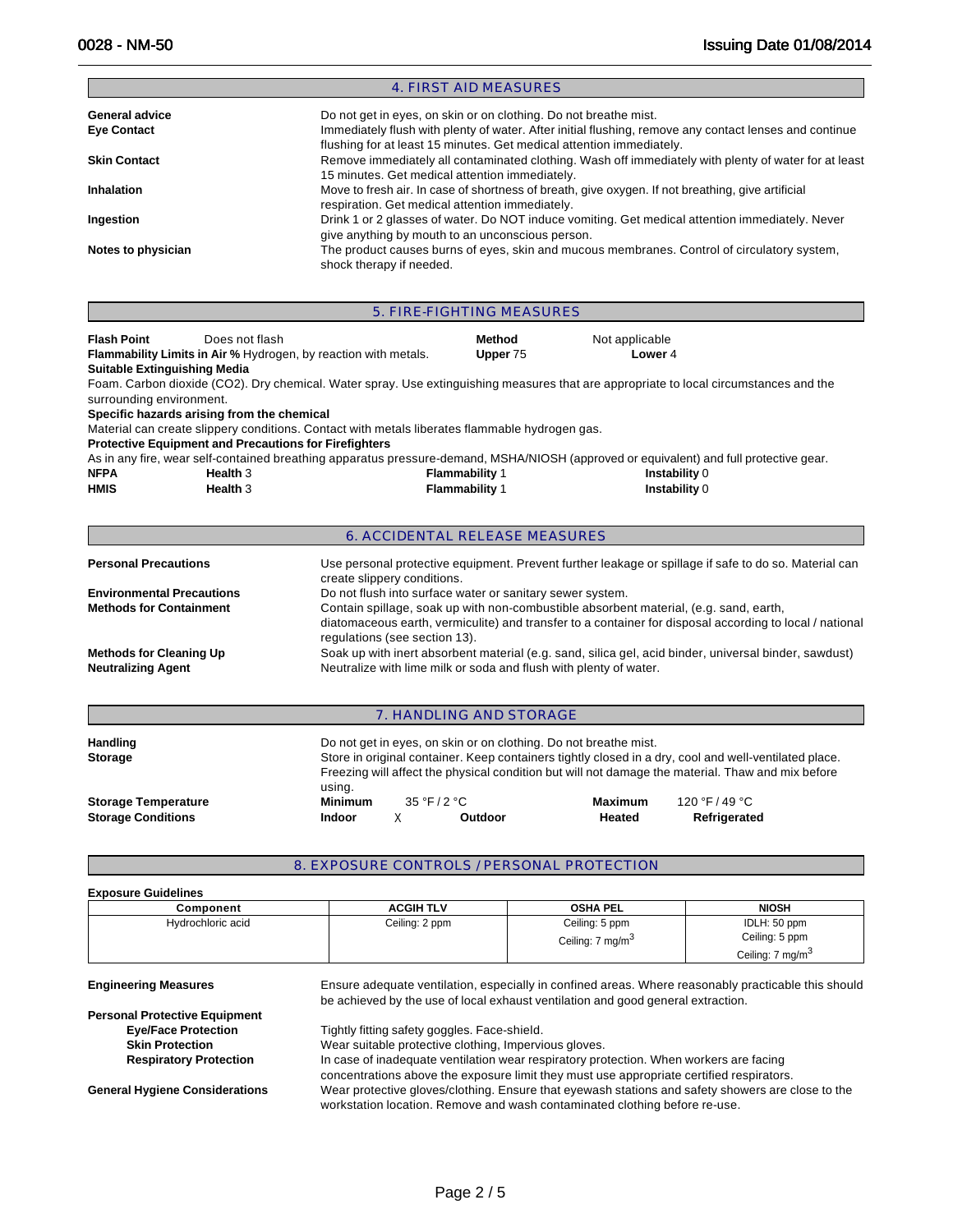### 9. PHYSICAL AND CHEMICAL PROPERTIES

| <b>Physical State</b>           | Liauid                                              | <b>Viscosity</b>                 | Non viscous        |
|---------------------------------|-----------------------------------------------------|----------------------------------|--------------------|
| Color                           | Colorless - Amber                                   | Odor                             | Pungent            |
| <b>Odor Threshold</b>           | Not applicable                                      | Appearance                       | Transparent - Hazy |
| рH                              | < 1                                                 | <b>Specific Gravity</b>          | 1.09               |
| <b>Evaporation Rate</b>         | $0.6$ (Butyl acetate=1)                             | <b>Percent Volatile (Volume)</b> | 99.6               |
| VOC Content (%)                 | 0                                                   | <b>VOC Content (g/L)</b>         | 0                  |
| <b>Vapor Pressure</b>           | 15.4 mmHg @ 70°F                                    | <b>Vapor Density</b>             | $0.7$ (Air = 1.0)  |
| Solubility                      | Completely soluble                                  | n-Octanol/Water Partition        | No data available  |
| <b>Melting Point/Range</b>      | No data available                                   | <b>Decomposition Temperature</b> | No data available  |
| <b>Boiling Point/Range</b>      | 220 °F / 104 °C                                     | Flammability (solid, gas)        | No data available  |
| <b>Flash Point</b>              | Does not flash                                      | Method                           | Not applicable     |
| <b>Autoignition Temperature</b> | No information available.                           |                                  |                    |
| Flammability Limits in Air %    | Hydrogen, by reaction with metals. Upper 75 Lower 4 |                                  |                    |

### 10. STABILITY AND REACTIVITY

| <b>Chemical Stability</b>                 | Stable. Hazardous polymerization does not occur.                |
|-------------------------------------------|-----------------------------------------------------------------|
| <b>Conditions to Avoid</b>                | None known                                                      |
| <b>Incompatible Products</b>              | Bases, Strong oxidizing agents, Reducing agents, Metals.        |
| <b>Hazardous Decomposition Products</b>   | Hydrogen chloride gas, Chlorine gas, Hydrogen, by reaction with |
| <b>Possibility of Hazardous Reactions</b> | metals.<br>None under normal processing                         |

#### 11. TOXICOLOGICAL INFORMATION

#### **Product Information**

|                                      | The following values are calculated based on chapter 3.1 of the GHS document (Rev. 3, 2009):                               |
|--------------------------------------|----------------------------------------------------------------------------------------------------------------------------|
| Oral LD50                            | No information available                                                                                                   |
| <b>Dermal LD50</b>                   | No information available                                                                                                   |
| <b>Inhalation LC50</b>               |                                                                                                                            |
| Gas                                  | No information available                                                                                                   |
| Mist                                 | No information available                                                                                                   |
| Vapor                                | No information available                                                                                                   |
| <b>Principle Route of Exposure</b>   | Skin contact, Eye contact, Inhalation.                                                                                     |
| <b>Primary Routes of Entry</b>       | Inhalation                                                                                                                 |
| <b>Acute Effects</b>                 |                                                                                                                            |
| Eyes                                 | Corrosive to the eyes and may cause severe damage including blindness.                                                     |
| <b>Skin</b>                          | Causes skin burns.                                                                                                         |
| <b>Inhalation</b>                    | Harmful by inhalation. Causes burns.                                                                                       |
| Ingestion                            | If ingested, severe burns of the mouth and throat, as well as a danger of perforation of the<br>esophagus and the stomach. |
| <b>Chronic Toxicity</b>              | Inhaled corrosive substances can lead to a toxic edema of the lungs.                                                       |
| <b>Target Organ Effects</b>          | Respiratory system, Eyes, Skin, Teeth.                                                                                     |
| <b>Aggravated Medical Conditions</b> | Respiratory disorders, Skin disorders.                                                                                     |
| Component Information                |                                                                                                                            |

#### **Acute Toxicity**

| Component         | ∟D50 Oral               | LD50 Dermal                   | <b>LC50 Inhalation</b>           | <b>Draize</b><br>Test | Other             |
|-------------------|-------------------------|-------------------------------|----------------------------------|-----------------------|-------------------|
| Hvdrochloric acid | Rat<br>700<br>700 ma/ka | Rabbit<br>FOMO<br>.5010 ma/ka | $\sim$<br>Rat<br>ppm<br>$= 3124$ | no data available     | no data available |
|                   |                         |                               |                                  |                       |                   |

#### **Chronic Toxicity**

| Component         | Mutagenicitv      | Sensitization     | Developmental Toxicity Reproductive Toxicity   Target Organ Effects |                   |                     |
|-------------------|-------------------|-------------------|---------------------------------------------------------------------|-------------------|---------------------|
| Hvdrochloric acid | no data available | no data available | no data available                                                   | no data available | eves, respiratory   |
|                   |                   |                   |                                                                     |                   | system, skin, teeth |

#### **Carcinogenicity Carcinogenicity There are no known carcinogenic chemicals in this product.**

| Component         | <b>ACGIH</b>      | <b>IARC</b>       | NT <sub>1</sub>                  | <b>OSHA</b>  | Other                        |
|-------------------|-------------------|-------------------|----------------------------------|--------------|------------------------------|
| Hydrochloric acid | not<br>applicable | not<br>applicable | `applicable<br>$\sim$ $\sim$<br> | : applicable | not applicable<br>applicable |

| 12. ECOLOGICAL INFORMATION                   |                           |                         |                 |                   |         |
|----------------------------------------------|---------------------------|-------------------------|-----------------|-------------------|---------|
| Product Information<br>Component Information | No information available. |                         |                 |                   |         |
| Component                                    | <b>Toxicity to Algae</b>  | <b>Toxicity to Fish</b> | <b>Microtox</b> | <b>Water Flea</b> | log Pow |
|                                              |                           |                         |                 |                   |         |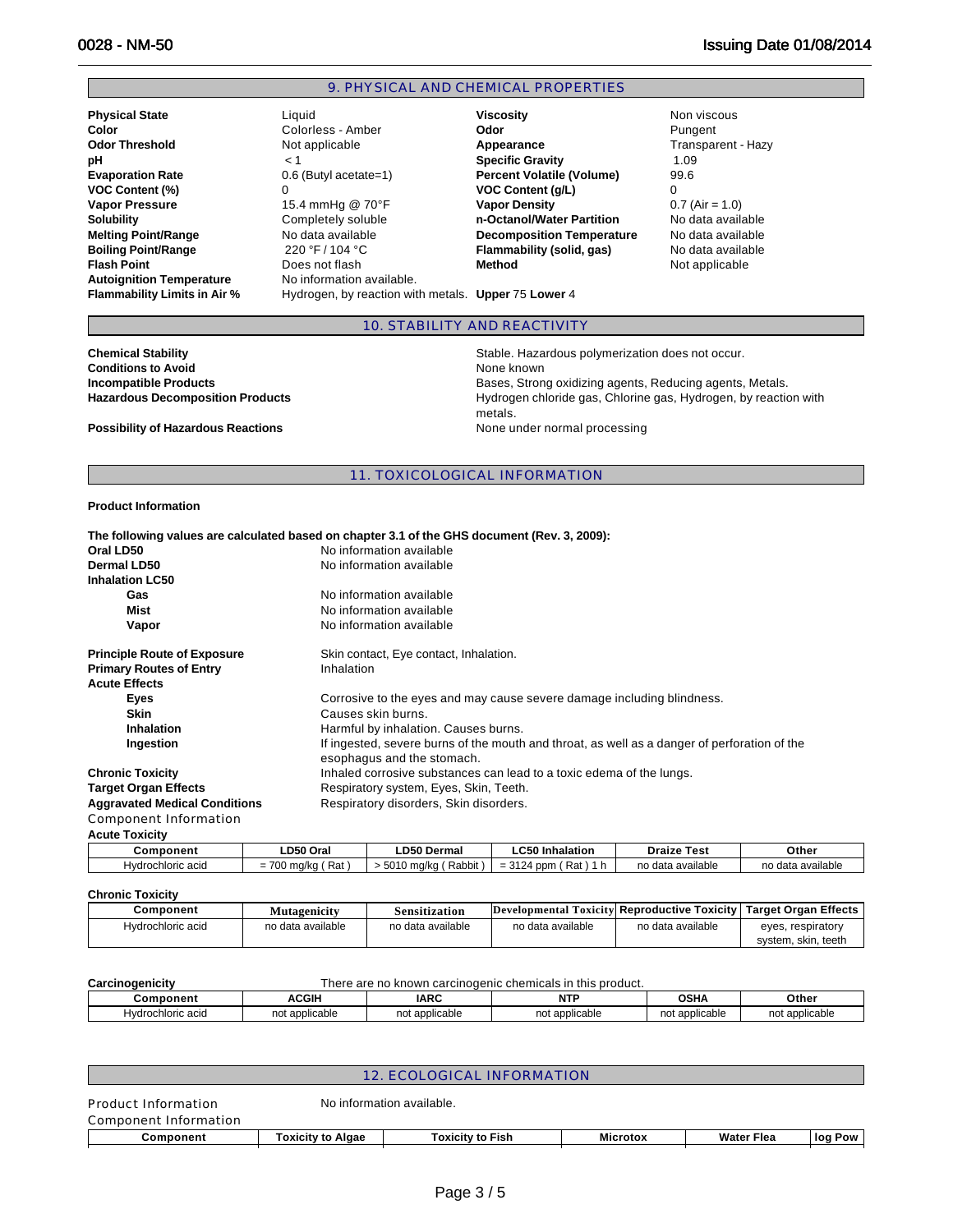# 0028 - NM-50 **Issuing Date 01/08/2014**

|                                                                                   | Hydrochloric acid                                                                                                                                                                              | no data available                                                                   | LC50 = 282 mg/L Gambusia affinis<br>96 h                                                                         | no data available | no data available | N/A |  |
|-----------------------------------------------------------------------------------|------------------------------------------------------------------------------------------------------------------------------------------------------------------------------------------------|-------------------------------------------------------------------------------------|------------------------------------------------------------------------------------------------------------------|-------------------|-------------------|-----|--|
| <b>Persistence and Degradability</b><br><b>Bioaccumulation</b><br><b>Mobility</b> |                                                                                                                                                                                                | No information available.<br>No information available.<br>No information available. |                                                                                                                  |                   |                   |     |  |
|                                                                                   |                                                                                                                                                                                                |                                                                                     | 13. DISPOSAL CONSIDERATIONS                                                                                      |                   |                   |     |  |
|                                                                                   | <b>Product Disposal</b><br>Dispose of in accordance with local regulations.<br><b>Container Disposal</b><br>Empty containers should be taken for local recycling, recovery, or waste disposal. |                                                                                     |                                                                                                                  |                   |                   |     |  |
|                                                                                   |                                                                                                                                                                                                |                                                                                     | <b>14. TRANSPORT INFORMATION</b>                                                                                 |                   |                   |     |  |
| <b>DOT</b>                                                                        | <b>Proper Shipping Name</b><br><b>Hazard Class</b><br>UN-No<br><b>Packing Group</b><br><b>Reportable Quantity (RQ)</b><br><b>Description</b>                                                   | 8<br><b>UN1789</b><br>Ш                                                             | Hydrochloric acid solution<br>Hydrochloric acid, RQ kg= 11816.76<br>UN1789, Hydrochloric acid solution, 8, PG II |                   |                   |     |  |
| <b>TDG</b>                                                                        | <b>Hazard Class</b><br>UN-No<br><b>Packing Group</b>                                                                                                                                           | 8<br><b>UN1789</b><br>Ш                                                             |                                                                                                                  |                   |                   |     |  |
| <b>ICAO</b>                                                                       | UN-No<br><b>Proper Shipping Name</b><br><b>Hazard Class</b><br><b>Packing Group</b><br><b>Shipping Description</b>                                                                             | <b>UN1789</b><br>8<br>Ш                                                             | Hydrochloric acid solution<br>UN1789, Hydrochloric acid solution, 8, PG II                                       |                   |                   |     |  |
| <b>IATA</b>                                                                       | <b>UN-No</b><br><b>Proper Shipping Name</b><br><b>Hazard Class</b><br><b>Packing Group</b><br><b>ERG Code</b><br><b>Shipping Description</b>                                                   | <b>UN1789</b><br>8<br>Ш<br>8L                                                       | Hydrochloric acid solution<br>UN1789, Hydrochloric acid solution, 8, PG II                                       |                   |                   |     |  |
| <b>IMDG/IMO</b>                                                                   | <b>Proper Shipping Name</b><br><b>Hazard Class</b><br>UN-No<br><b>Packing Group</b><br>EmS No.<br><b>Shipping Description</b>                                                                  | 8<br><b>UN1789</b><br>Ш<br>$F-A, S-B$                                               | Hydrochloric acid solution<br>UN1789, Hydrochloric acid solution, 8, PG II                                       |                   |                   |     |  |

#### 15. REGULATORY INFORMATION

| Inventories                     |          |
|---------------------------------|----------|
| TSCA                            | Complies |
| DSL                             | Complies |
| <b>U.S. Federal Regulations</b> |          |

#### **SARA 313** Section 313 of Title III of the Superfund Amendments and Reauthorization Act of 1986 (SARA). This product contains a chemical or chemicals which are subject to the reporting requirements of the Act and Title 40 of the Code of Federal Regulations, Part 372

| Component         | <b>CAS-No</b> | Weight % | Threshold<br><b>SARA</b><br>. 313<br><b>Values</b> |
|-------------------|---------------|----------|----------------------------------------------------|
| Hydrochloric acid | 7647-01-0     | 10-30    | ı.u                                                |

### **SARA 311/312 Hazardous Categorization**

| <b>Acute Health Hazard</b> | <b>Chronic Health Hazard</b> | <b>Fire Hazard</b> | Sudden Release of<br><b>Pressure Hazard</b> | <b>Reactive Hazard</b> |
|----------------------------|------------------------------|--------------------|---------------------------------------------|------------------------|
| Yes                        | No                           | No                 | No                                          | No                     |

**CERCLA**